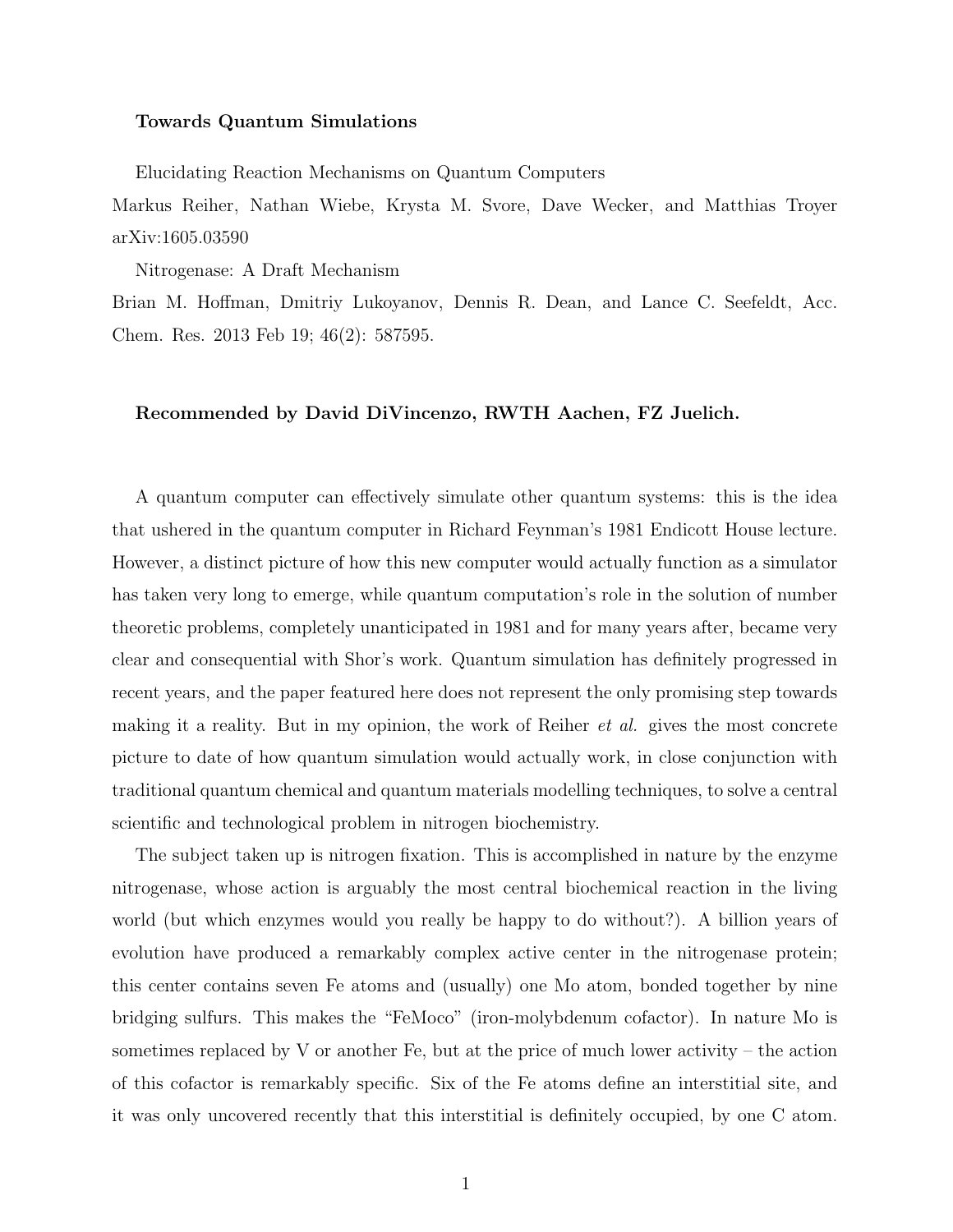This must be the most un-organic carbon in living matter, it is the kind of carbon site that we know best from austenitic steel.

This cluster manages something unattainable in the chemical engineering world; with the greatest efficiency, under ambient conditions, it receives an  $N_2$  molecule one at a time, rips apart its triple bond, shepherds a set of protons to the reaction site, and releases two ammonia molecules for biological use (and, gratuitously, an extra  $H_2$ ). I don't think that Hoffman et al. will be of detailed interest to most of the CMP readers, but a perusal of it can give an impression of the vast number of surmises that are needed for a detailed understanding of how the steps of the full reaction take place, each of which are a subject for study using computational simulation. The best available quantum-chemical or firstprinciples techniques (for the classical computer) have not proven to be up to the task.

As detailed by Reiher et al., this is where the quantum computer can give a crucial boost to the predictive power of simulation. The basic algorithm to be employed, known as "Phase Estimation", has been well known since the initial wave of quantum algorithms in the 1990s. In Phase Estimation, if an eigenstate of a Hamiltonian is "loaded" into a quantum memory, and the time evolution under the quantum-chemical Hamiltonian is "enacted" by quantum gates, then an accurate estimate of the eigenenergy is obtained by measurement. Reiher *et al.* discuss a set of new strategies for the "enacting", showing that orders of magnitude of quantum computer running time are saved by nested or parallel strategies for this part of the algorithm. They also analyse the question of "loading"; first, there is the observation that even the most sophisticated classical quantum chemical (e.g., configuration interaction) representations of the ground-state wavefunction have a simple enough form that their "loading" into the state of a qubit register is feasible.

Second, they study the question of whether these approximate wavefunctions are close enough to the exact ground state. Phase Estimation does not improve the wavefunction; if the loaded wavefunction is a superposition of exact eigenstates, it will, with the corresponding probability, give back an accurate value of one of the eigenenergies in the superposition. Reiher *et al.* provide evidence that the best classical wavefunctions do have a sizable (perhaps on the order of percents) overlap with the exact ground state wavefunction, so that a sufficient number of runs of Phase Estimation will hit on the exact eigenenergy.

The paper provides a concrete estimate of how big a quantum computer will be needed to make real advances on the nitrogenase problem possible. The numbers found will surely be